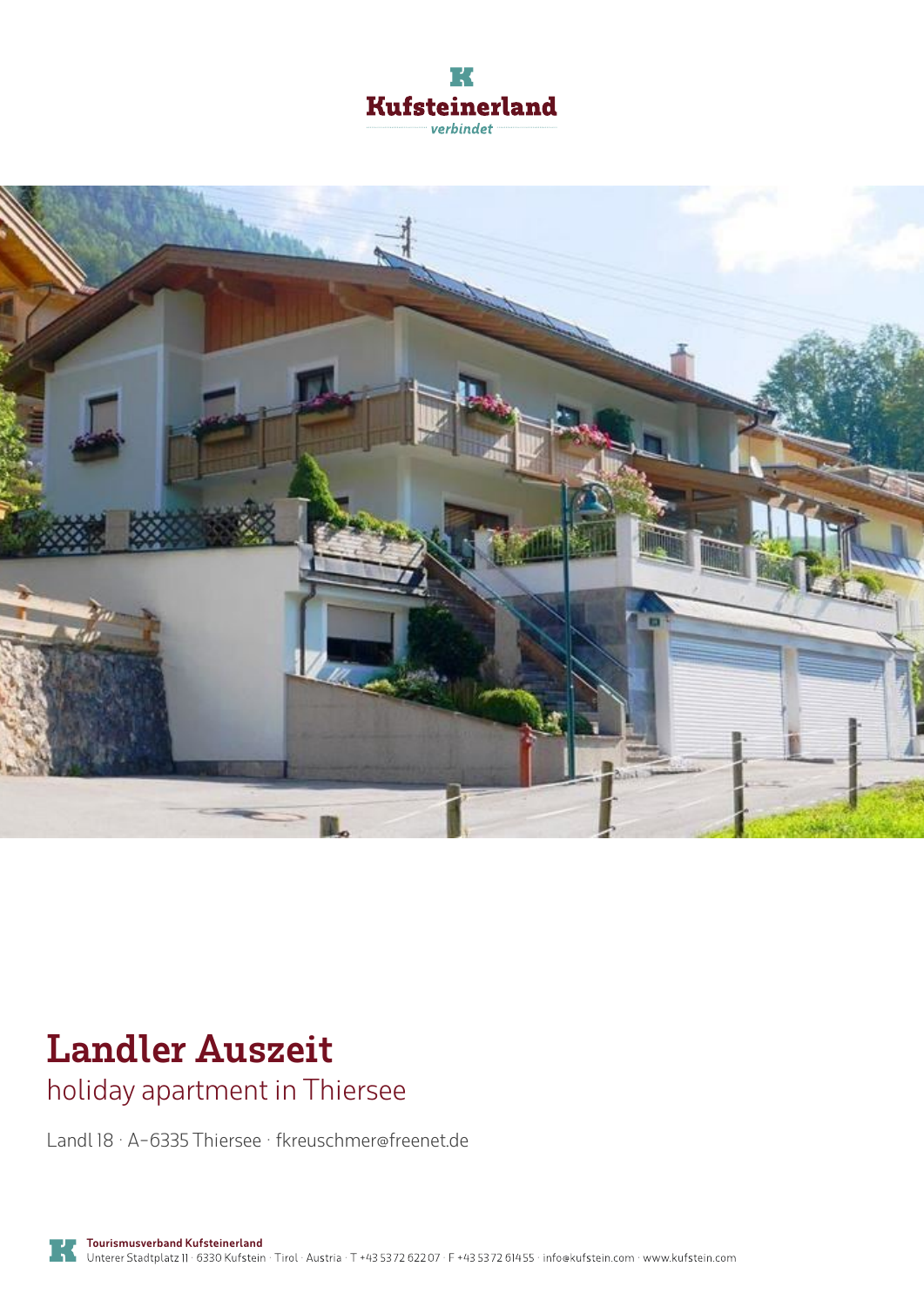

## **Landler Auszeit** holiday apartment in Thiersee

Landl, a beautiful sunny place in the Thierseetal. This almost untouched nature with the many lakes in the area and the local mountains and flowering alpine meadows are perfect for all nature lovers. In summer, the lakes invite you to enjoy wet pleasures, ranging from idyllic tranquillity to turbulent sporting activities. In winter, you can enjoy wonderful ski tours, fast-paced toboggan rides or classic skiing.

The holiday flat is located opposite the Landler Badesee, where you can swim in sum...



#### Facilities

meadowlands · on the lake · near the forest · lake - distance (m): 450 · hillside location · quiet location · outskirts of town · green area